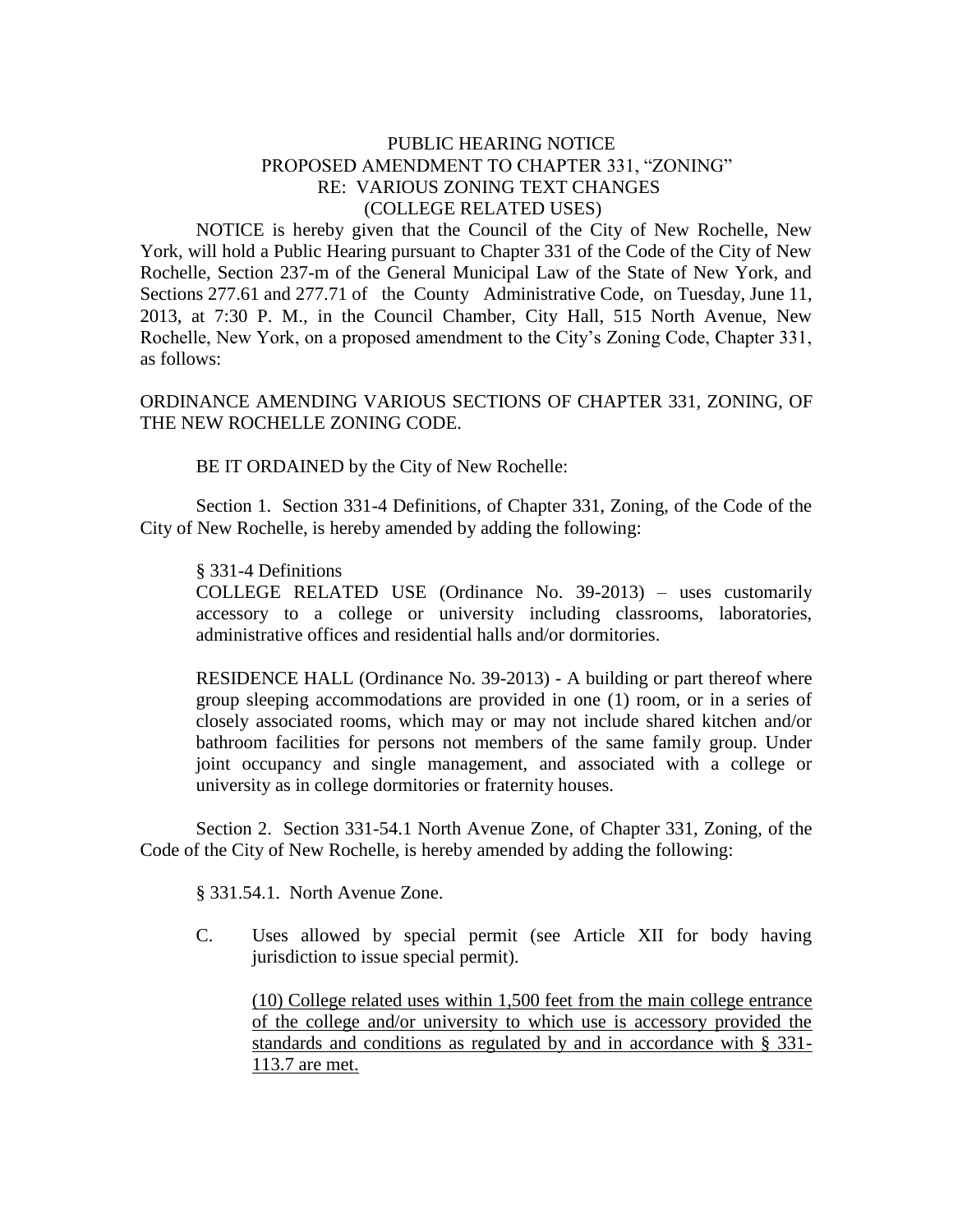Section 3. Section 331-73.1, North Avenue Zone, of Chapter 331, Zoning, of the Code of the City of New Rochelle, is hereby amended as follows:

§ 331-73.1. North Avenue Zone.

- A. Dimensional Requirements
- (1) The maximum building height shall be three stories or 40 feet, whichever is lower.
- (2) The maximum permitted floor area ratio (FAR) shall be 2.0.
- (3) The maximum permitted building coverage shall be 70%.
- (4) The maximum permitted lot (impervious surface) coverage shall be 90%
- (5) Building must have rear yard setbacks of [20] 30 feet where the property abuts a

residential district [or use].

(6) Commercial buildings in the NA district must front on North Avenue and provide

suitable screening to any residential uses that abut commercial properties.

(7) Off-street parking requirements. Refer to Article XIV of this chapter.

Section 4. Section 331-57, Downtown Business District, of Chapter 331, Zoning, of the Code of the City of New Rochelle, is hereby amended as follows:

§ 331-57. Downtown Business District.

(16) College related uses [within 1,500 feet of the college and/or university's main administrative building].

Section 5. Chapter 331, Zoning, of the Code of the City of New Rochelle, is hereby amended by adding the following:

§ 331-113.7. College Related Uses in the North Avenue Zone.

The Planning Board may approve a college related use where such use is permitted by special permit, subject to the following requirements:

- (a) Floor Area Ratio (FAR) is 6.0
- (b) Maximum building height shall be seven (7) stories with a maximum height of eighty (80) feet for any building that fronts along North Avenue. Maximum building height shall be five (5) stories with a maximum height of sixty (60) feet for any building that does not front along North Avenue but is part of a parcel or aggregate of multiple parcels with the minimum required frontage on North Avenue.
- (c) Building Coverage shall be a maximum of 90%.
- (d) Any proposal for a college related use submitted pursuant to this section, shall be primarily oriented toward North Avenue and shall have a minimum frontage on North Avenue of one hundred (100) feet.